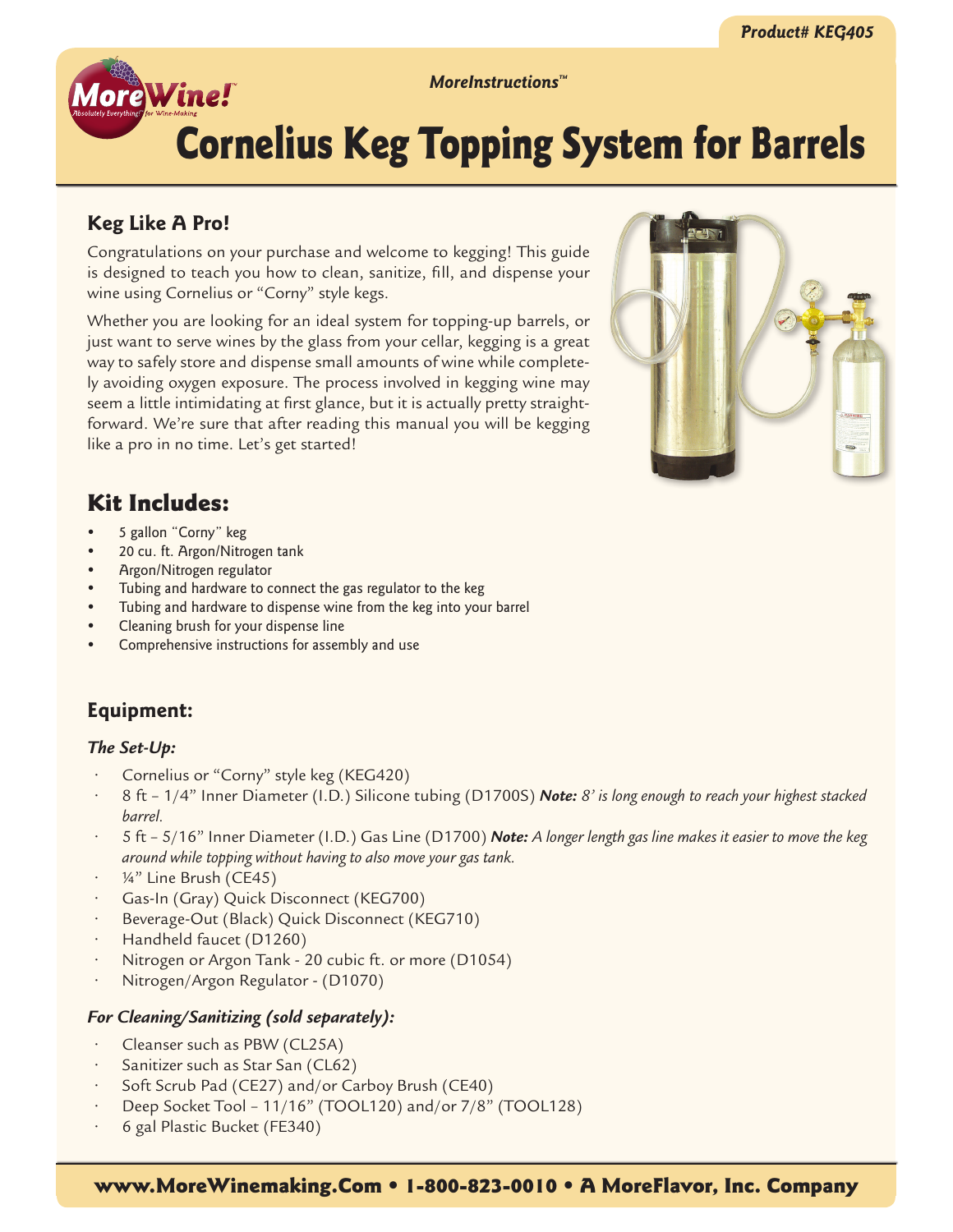#### *You May Also Need:*

- Keg Lube, such as Lubrifilm (CL50)
- Replacement Keg O-Rings (KEG500)
- Replacement Poppets (KEG540)
- Replacement Body Connects (KEG460/KEG470)

# **The Keg:**

The Cornelius, or Corny, keg is made from stainless steel and designed to hold up to 60 PSI (pounds per square inch) of pressure. The most common Corny kegs are made to hold 5 gallons of liquid; however, they can vary in size. The Corny keg is made up of the following:



### *A) The Keg:*

The keg is made up of two basic sections. *The Shell* is the body of the keg that holds liquid and is made of stainless steel. *The Top and the Base* of the keg are generally made from rubber - usually black. *The Top* of the keg is the section where the *Lid (B)* and *Body Connects (C & D)* are located.

### *B) The Lid:*

The lid sets into an oval opening at the top of the keg. It consists of a bail to hold it in place, a pressure relief valve, and a large o-ring to form a seal against the keg.

Keg lids are normally interchangeable between kegs; however, some lids are a different shape than that pictured, and will only fit certain style kegs. These less common lids are commonly called "racetrack" lids due to their unique oval shape.

### *C) The "Gas-In" Body Connect or Post:*

This is the part that the Gas-In Quick Disconnect fits on. This fitting is commonly identified by having either a star pattern and/or hash mark on the base. It usually takes a deep socket to remove these; typically they will be either 7/8" or 11/16".

#### *D) The "Beverage-Out" Body Connect or Post:*

This is the part that the Beverage-Out Quick Disconnect fits on. This fitting will not have a star pattern or hash mark identifying it.

### *E) Poppet:*

In each of the body connects is a poppet. These are spring-loaded and allow either gas in or beer out when the Quick Disconnects are placed on the body connects. These sit on the dip tube flange.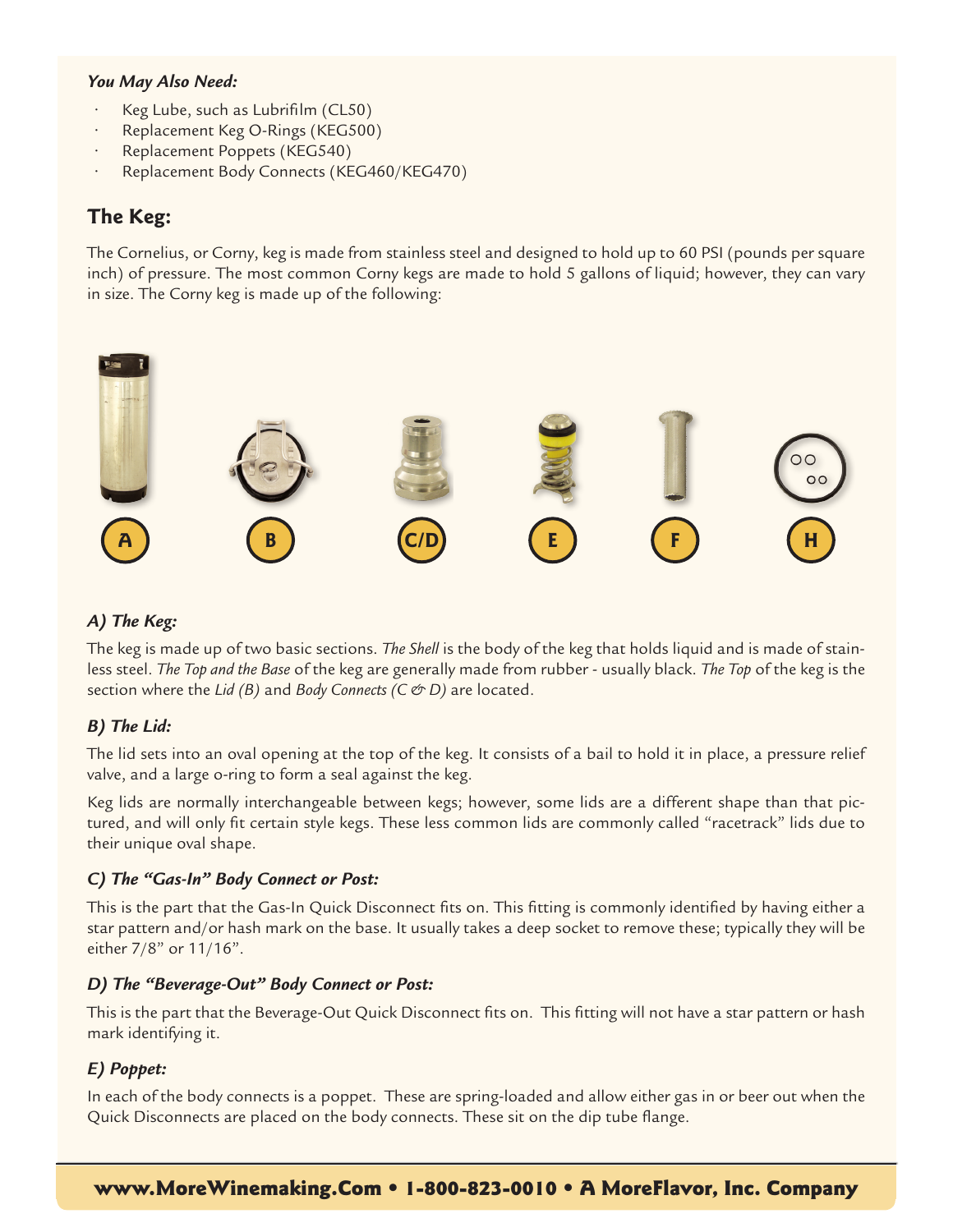### *F) Gas-In Dip Tube:*

These are made of stainless or plastic and are usually  $1 - 2$  inches long. There is a gasket that seals the connection where the tube slides into the shell. This is how the gas gets into the keg.

#### *G) Beverage-Out Dip Tube:*

These are always made of stainless and can be curved or straight. These are made to reach all the way to the bottom of the keg. Beverage-Out Dip tubes have a gasket around them to form a seal where they go into the shell. This is what draws the wine from the bottom of the keg.

#### *H) O-rings:*

There are 5 o-rings on each Corny keg; 1 for the lid, 2 for each body connect, and 2 for each dip tube. O-rings should be replaced if the keg was used for something other than wine and periodically every couple years after that, depending on usage and storage. We recommend using a food-grade keg lube such as "Lubrifilm" (CL50) on the o-rings. This will help prevent the o-rings from cracking and also make putting the quick disconnects onto the keg easier.

# **Cleaning/Sanitizing:**

#### *To Clean:*

- 1. Completely dismantle the keg by taking off the body connects; dip tubes, o-rings, the keg lid, etc., and put the small fittings into a bowl.
- 2. If the keg is dirty or has residue left over from the last use, use PBW and some warm water to fill the keg at least half way.
- 3. Use a carboy brush or a soft scrub pad (not steel wool) to clean the shell of the keg inside and out, paying close attention to the areas that are hidden from view to make sure they are cleaned thoroughly.
- 4. Clean the Beverage-Out Dip Tube with a ¼" Line Brush and some PBW solution.
- 5. Clean and inspect all pieces such as O-Rings, Poppets, Body Connects, etc., for signs of wear or breakage. Replace if needed.
- 6. Drain the keg and small parts and rinse them well with warm to hot water. The PBW may be used on another keg or keg parts, or simply dumped at this time.
- 7. Reassemble the keg.

#### *To Sanitize:*

- 1. Fill the shell completely with a sanitizing solution. We recommend Star San. Follow the directions for diluting the sanitizer you use.
- 2. Let the sanitizer sit in the keg for the recommended contact time (1 minutes for Star San).
- 3. Put the lid in a separate bowl filled with sanitizing solution and let this sit as well.
- 4. Once the lid has soaked in the sanitizer for the proper amount of time, put it onto the filled keg, making sure that it seals correctly.

*Note: It can be difficult to fully seal a corny keg lid by simply installing it on the keg and flipping the bale closed, as sometimes the gasket will not seat completely. The best way to do this is to put the lid in the keg and pull upward on it by the lid bale, as though you were trying to lift the keg. Then connect your gas line to the keg. The positive pressure that the gas imparts inside the keg should push the lid upwards into its sealed position. If the lid is not seated correctly you will be able to hear gas escaping around it. You may have to move the lid around a little bit in order to get it to seat. When seated correctly there will be no sound of gas escaping and you should be able to let go of the lid bale and have the lid stay in place. Once you've achieved this, simply flip the bale down into the closed position and you can be confident that you have a fully sealed keg.*

- 5. Turn the closed keg over and let it sit for another 1-2 minutes. This will allow the sanitizer to get into all the areas in the keg including the dip tubes.
- 6. Drain the keg. You can drain the keg by: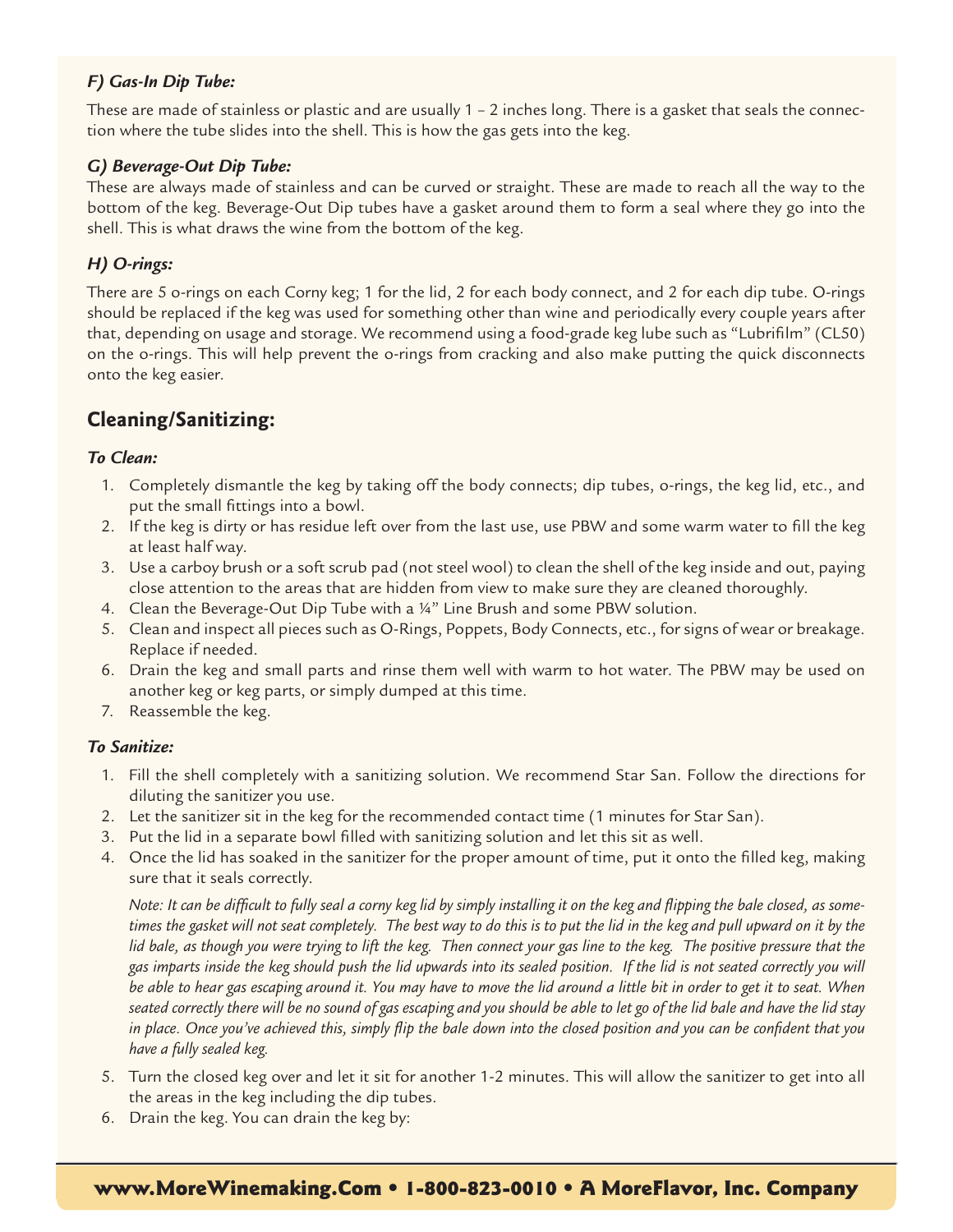- A) *Opening the keg and setting it upside-down for 5-10 minutes.*
- B) *Siphoning the sanitizer out with a siphoning set-up.*

C) *Pushing the sanitizer out with inert gas (Nitrogen or Argon). This is the recommended way, as this will sanitize the serving lines as well as fill the shell with inert gas rather than air.*

7. Once the keg is drained, go ahead and rinse the sanitizer with a small amount of fresh, clean water\*. If you pushed the sanitizer out with inert gas, go ahead and open the keg, add a small amount of water into the keg and close the lid. Next, shake the keg around to make sure the water reaches inside the entire keg. Finally, using your gas push the rinse water out of the keg.

*Note: When using "no-rinse" sanitizer, such as Star San, the small amount of foam or sanitizer let over after draining the keg will not impart any flavors or odors. You can choose to rinse it or leave it, whichever you are most comfortable with.*

# **The Nitrogen/Argon Set-Up:**

The Nitrogen/Argon setup consists of two main parts: the Nitrogen/Argon tank and the Nitrogen/Argon regulator. Turning the handle on the tank counterclockwise turns the tank on. We highly recommend that a Nitrogen/Argon tank of 20 ft3 or more is used, along with a regulator like the one pictured. Although smaller, more portable systems are available, they are not practical for cellar work.

*Helpful tip: One 20 ft3 tank is enough to push 27 five-gallon Corny kegs (assuming no loss of gas).* 

#### *Selecting the Right Gas*

Nitrogen, Argon and CO2 are three inert gasses commonly used in winemaking because they do not react with wine (like oxygen does). Choosing which of these gasses is best suited for your needs will depend on whether you will be kegging, or kegging and purging headspaces:

- **CO2:** Good for purging, not for kegging! CO2 is heavier than air so it makes a good protective blanket in headspaces. However, compared to Nitrogen or Argon, CO2 goes into solution under relatively low pressure. This means that if you use CO2 to push wine out of a keg – or a barrel - you can inadvertently carbonate your wine. Therefore we do not recommend using CO2 in a kegging system.
- **Nitrogen:** Good for kegging, not for purging! Unlike CO2, Nitrogen will not diffuse into wine at low pressures so it is safe to use it in a kegging set-up. However, Nitrogen is lighter than air so you cannot use it to form a protective blanket. As long as you are using Nitrogen to push the wine in kegs and not purge headspaces, then it is a fine choice.
- **Argon:** *Good for both kegging and purging!* Argon will not diffuse into wine so it is safe to use in kegs. As an added benefit, Argon is also heavier than air and can therefore be used to effectively purge headspaces in carboys and tanks. Because of these dual qualities we recommend using Argon for all of your cellar gas needs. It's the one gas that does it all!

#### *The Regulator:*

#### How it Works:

The Regulator essentially takes the pressure of the gas in the tank and reduces it to a lower, controlled pressure. The regulator attaches to the tank with a threaded male hex piece. The body of the regulator has two gauges: the one on top is the adjustable pressure and the one on the side reads the pressure of the gas in the tank. The gauge that measures the tank pressure will remain fairly steady until most of the gas is gone from the tank. At that point,

the gauge will start plummeting into the red, which means it will soon be time to get your tank filled, or swap it for a full one.

You can adjust the flow of gas by turning the screw in the main body of the regulator. This threaded fitting will usually be screwed all the way out when it is new, but it will not actually come completely apart from the regulator body. To engage it, thread it in slowly till the threads start to connect. The more you thread it in, the more



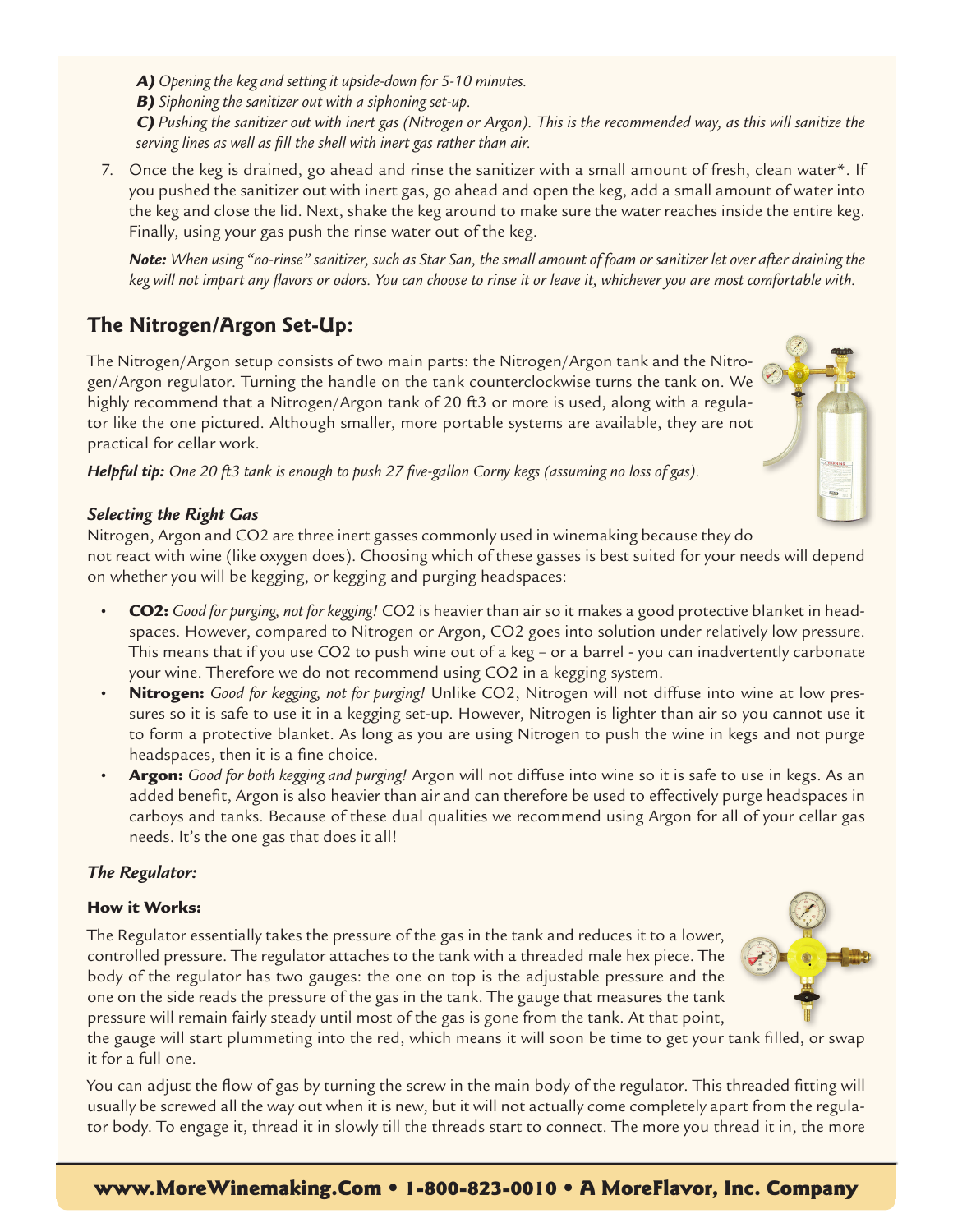the PSI will build and the more the gas will flow. Once the desired pressure is reached, moving the locknut until it hits the body of the regulator maintain your selected pressure.

On the bottom of the regulator is an on/off valve as well as a one-way valve, commonly called a check valve. These allow for ease of turning the gas flow on and off, and protect the regulator from anything flowing back up the gas line and into it.

#### Connecting the Regulator:

The regulator connects to the keg via a Gas-In Quick Disconnect (shown on the right). The Gas-In Quick Disconnect is connected to the regulator with 5/16" I.D. tubing. Most gas equipment is supplied with 5/16" barbed fittings for attaching tubing to, and the Argon/Nitrogen regulator that we sell is no exception, so you should work with 5/16" tubing. The barb on the Female CPC QD is 1/4" - the 1/16" difference between this and the 5/16" tubing can easily be handled with a hose clamp.



#### Checking the System for Leaks:

When you first build your gas system or add any modifications, you should always check for gas leaks. The easiest way to check for leaks is to put all of the tubing and any connections (excluding the regulator and any other parts that may become damaged in liquid) into a bowl of water with the gas turned on. If a leak is present, you will see bubbles when submerged under water. Another great way to check for leaks is to use Star San, which is known for foaming, in conjunction with a spray bottle or washcloth. Commercial leak detectors are available, but they are not necessary for small-scale systems.

# **Filling:**

### *Filling and Sealing the Keg:*

A Cornelius keg can be filled in a variety of ways, from just opening the lid and siphoning into it, to filling through the beverage-out body connect in order to create a closed system and reduce bacteria pickup. Once the keg is filled, it is most important that the lid be seated properly before the bail is closed. To do this, turn the gas on, and set it to 10 PSI. Put the Gas-In Quick Disconnect onto the Gas-In Body Connect of the keg while simultaneously pulling up on the bail of the keg lid. The lid might move a second or so before finding the seal, but it should sit correctly relatively fast. Once the lid is sealed and held up by the gas, set the bail of the lid.

### **Avoiding oxygen:**

- 1. As mentioned earlier in the sanitization section, the best way to avoid oxygen exposure when kegging your wines is to make sure the oxygen is removed before filling your keg. This is best done during the sanitization process by pushing the sanitizer out with inert gas. This is the most effective technique and the one we recommend. Since the lid is never opened, this is a closed system. Therefore, both Nitrogen and Argon will work here.
- 2. Another method for purging the oxygen from your keg is to sanitize your gas line and lower it to the bottom of the keg. Turn on the gas just enough to create a slow bleed and let it start to fill the keg. After about a minute, begin checking the level of the gas by trying to lower the flame of a lighter past the rim of the keg opening. The flame will stay lit as long as there is oxygen to burn. When the flame goes out there is no longer oxygen in the keg. It is now safe to fill. Since the lid is open during the purging, so only Argon can safely be used for this technique.
- 3. The final method for removing oxygen from the keg would be to purge the remaining headspace left at the top of the keg once it has been filled. This is done by pulling up on the pressure relief valve while the gas is hooked up and holding it open for 5-10 seconds until all of the oxygen has been replaced by inert gas. This is the least recommended way since the wine will remain in contact with oxygen during the entire filling process.